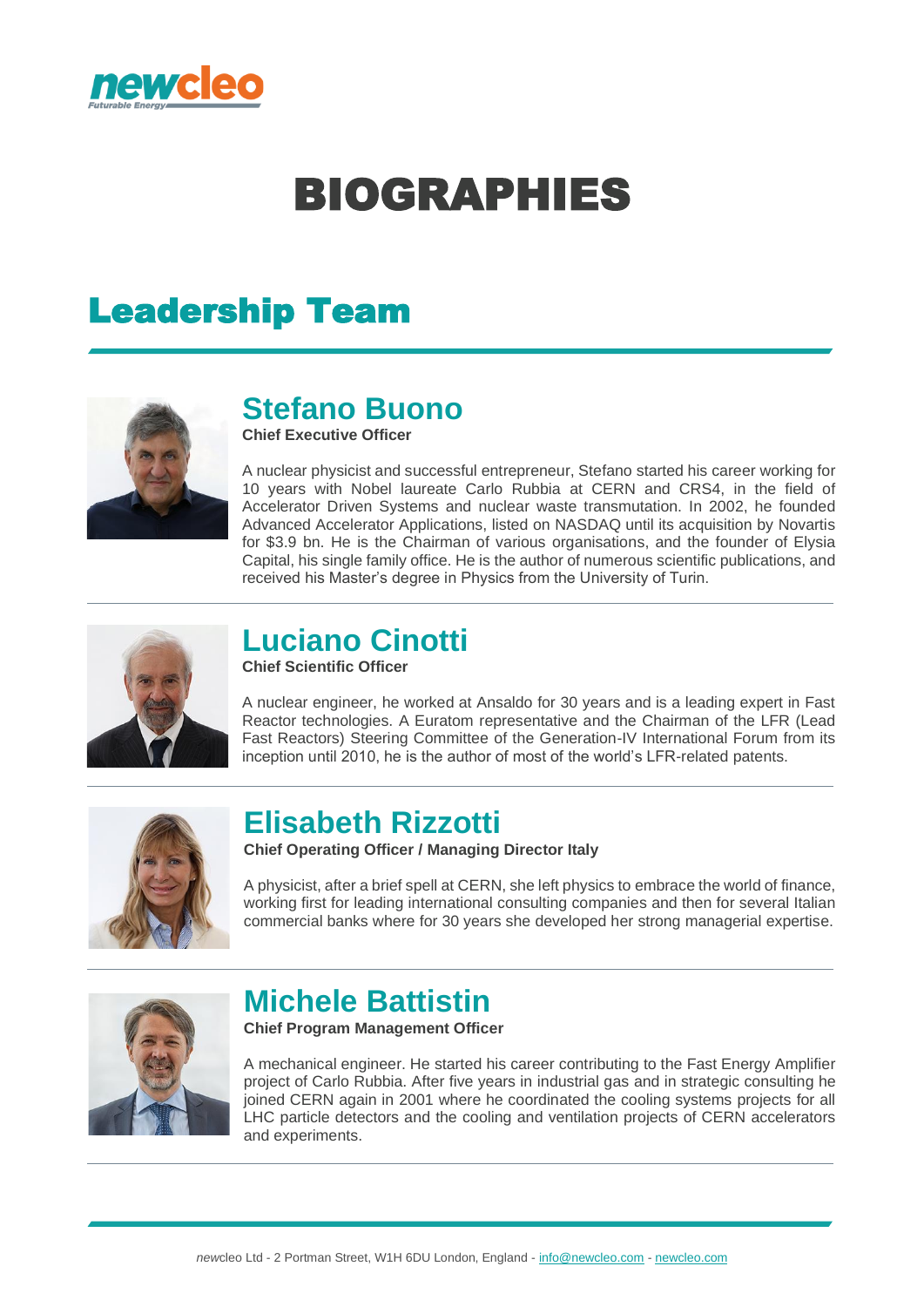



# **Alberto De Min**

#### **Chief Business Officer / Managing Director UK operations**

With a PhD in sub-nuclear physics and an EMBA in management and corporate finance he divided his professional career between academic research and finance. After fifteen years spent at CERN, at Università di Padova and Politecnico di Milano, he worked for banks and asset managers investing in liquid markets as well as venture capital. Cofounder of two technology start-ups and a family office in Switzerland.



#### **Davide Domeneghini**

**Chief Information Officer**

After managing software projects in Europe, Asia, and the USA, for 20 years, he specialized in systems administration, providing his consultancy to companies in the field of systems integration, data networks and IT security. In 2005 he joined Advanced Accelerator Applications where he became IT Director. Before joining *new*cleo as CIO, Davide was in charge of the structuring and management of IT in Elysia Capital and Planet Smart City, as IT Director and CTO.



#### **Bruce Macfarlane**

**Chief Financial Officer**

A physicist and chartered accountant who spent 20 years of his international career at BP, spread across Europe, Asia, and the Americas, culminating in a global CFO role overseeing USD 6 billion of expenditure. With the energy sector as his backbone, he spent a further 10 years working with private equity, family offices and other funds on financial investments into the billions.



## **Massimo Marino**

**Managing Director France**

Physicist/computer scientist with 20+ years of experience. He has operated across sectors, having worked at CERN, the Lawrence Berkeley National Laboratory in California (USA), Apple, the World Economic Forum, and AAA/Novartis. In 2020, Massimo co-founded KAX, a medical, pharmaceutical, information security and data protection consultancy.



### **David Vannier**

**Chief Government Affairs Officer**

Extensive international experience in government affairs. He worked as an economist on Wall Street prior to joining the World Bank in the US and Asia. He became Board Operations Officer at the International Monetary Fund in 2006, and went on to spend over 12 years reporting directly, as a cabinet member, to the last 3 Managing Directors of the IMF, in Washington, DC. David holds a master's degree from the Paul Nitze School of Advanced International Studies at Johns Hopkins University.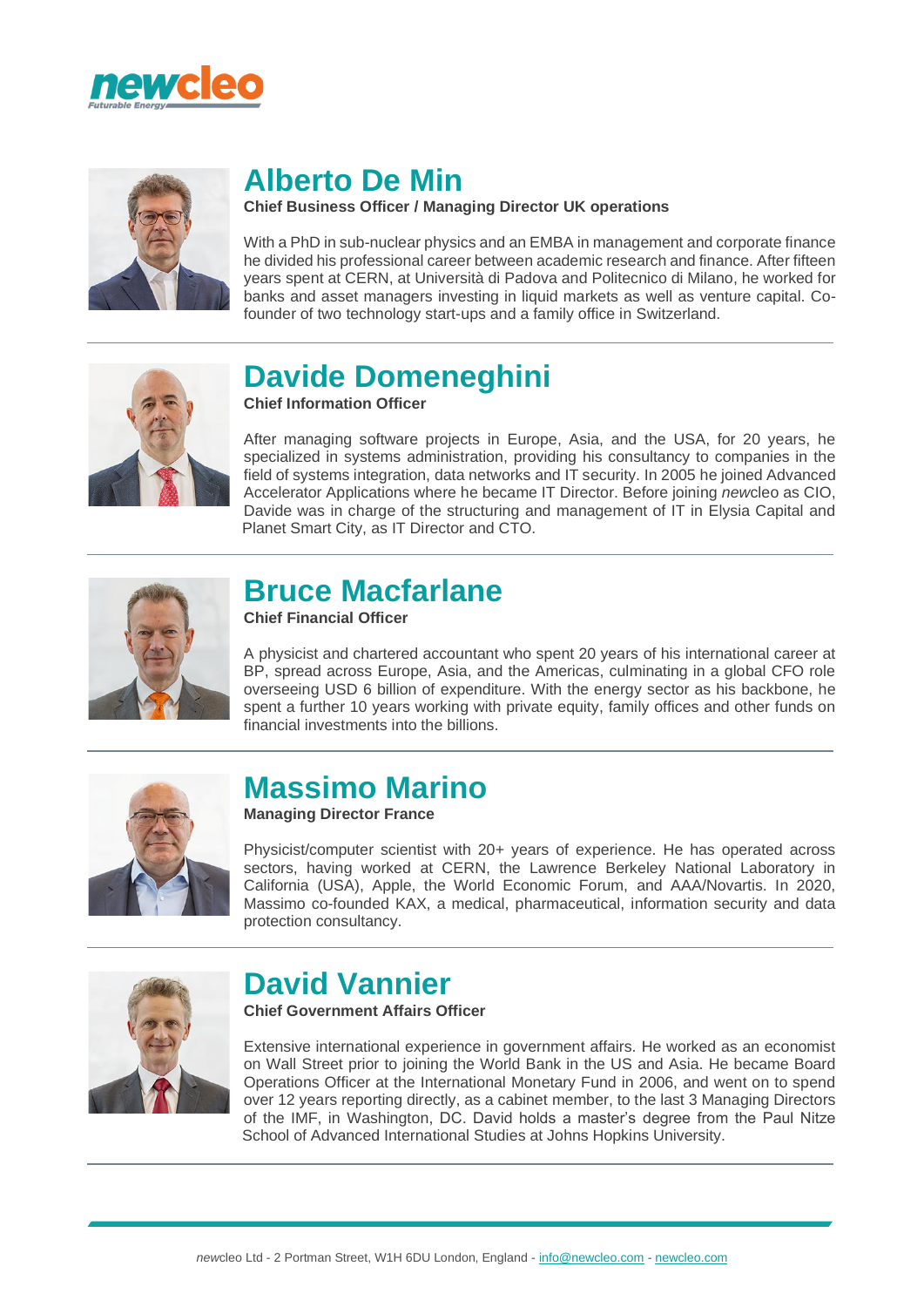



# **Laura Vergani**

**Chief Communications Officer**

Communications professional with over 20 years of extensive international experience, she has worked in the UK for the last twenty years in large companies both private and listed. Laura has operated across sectors, including highly complex and regulated environments (banking, healthcare). She holds an MA in English and Russian literatures.

# Scientific Committee



# **Giovanni Corsini**

A graduate in chemical engineering, he joined the team led by Cinotti at Ansaldo Nucleare in 1990. Previously he worked on the European Fast Reactor team at Novatome (in Lyon, France) and was resident engineer in Germany and field engineer for a chemical plant on behalf of Foster Wheeler It.



# **Giuseppe De Antoni**

A nuclear engineer, he worked for more than 40 years in the field of fast reactors, mainly on the construction of the SPX1 reactor (Superphénix), starting in the late 70s as a system engineer during the detailed design phase for the reactor, and later working on its commissioning, operation and dismantling.



# **Cosimo Garofalo**

A nuclear engineer, he worked for more than 40 years in the field of fast reactors, mainly on the construction of the SPX1 reactor (Superphénix), starting in the late 70s as a system engineer during the detailed design phase for the reactor, and later working on its commissioning, operation and dismantling.



### **Norberto Meda**

A graduate in physics, he began his professional career in neutronics and core design, working in particular on the core design of SPX1 as part of the NIRA/CEA team. He contributed to the shield design of the PEC reactor, to SPX1 service activities and to the design of the primary system of the LFR-AS-200 reactor.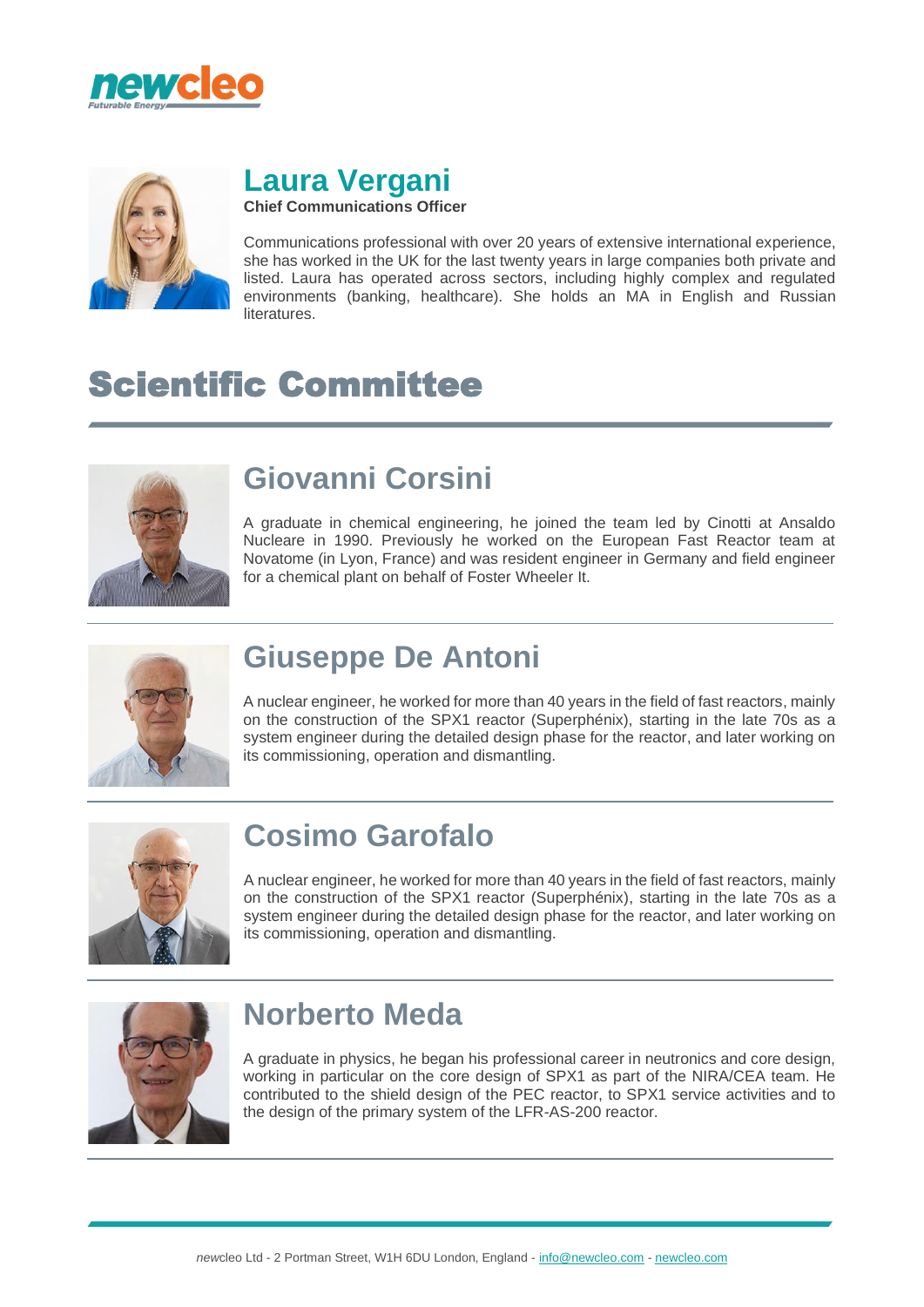



# **Leonardo Presciuttini**

A nuclear engineer, he worked as a member of the "équipe commune Novatome-NIRA" in Paris on the construction of SPX1 and on the development of SPX2. He has been involved in the realisation of the PEC reactor and in steam turbine design. His prior experience includes engineering manager at FBM-Hudson Italiana SpA and general manager at Mangiarotti SpA.



# **Luigi Vernetti**

A mechanical designer, he has mainly been involved in studies and industrial activities for the construction and decommissioning of SPX1. He has contributed to the development of heat exchangers and cooling systems for other fast reactors and, more recently, of LWRs as well.

# Board of Directors



#### **Stefano Buono Chairman**

A nuclear physicist and successful entrepreneur, Stefano started his career working for 10 years with Nobel laureate Carlo Rubbia at CERN and CRS4, in the field of Accelerator Driven Systems and nuclear waste transmutation. In 2002, he founded Advanced Accelerator Applications, listed on NASDAQ until its acquisition by Novartis for \$3.9 bn. He is the Chairman of various organisations, and the founder of Elysia Capital, his single family office. He is the author of numerous scientific publications, and received his Master's degree in Physics from the University of Turin.



# **Carlo Zuccaro**

**Non-Executive Director**

Carlo has over 20 years' experience in principal side asset management, and held roles as CEO and CFO as part of portfolio companies management. In 2018, he started the operations of Elysia Capital, a family office. Carlo received an MBA with Honours from the University of Chicago Booth Graduate School of Business and a Master with High Honours in Economics from Università Bocconi, Milan.



#### **Julia Pyke Independent Non-Executive Director**

A lawyer by background, Julia has over 15 years' experience advising on the construction and financing of infrastructure and energy projects around the world. She joined EDF Energy in 2017 after leading Herbert Smith Freehills LLP's Power and Renewables team in the UK, US & Europe. She is currently Director of Financing and